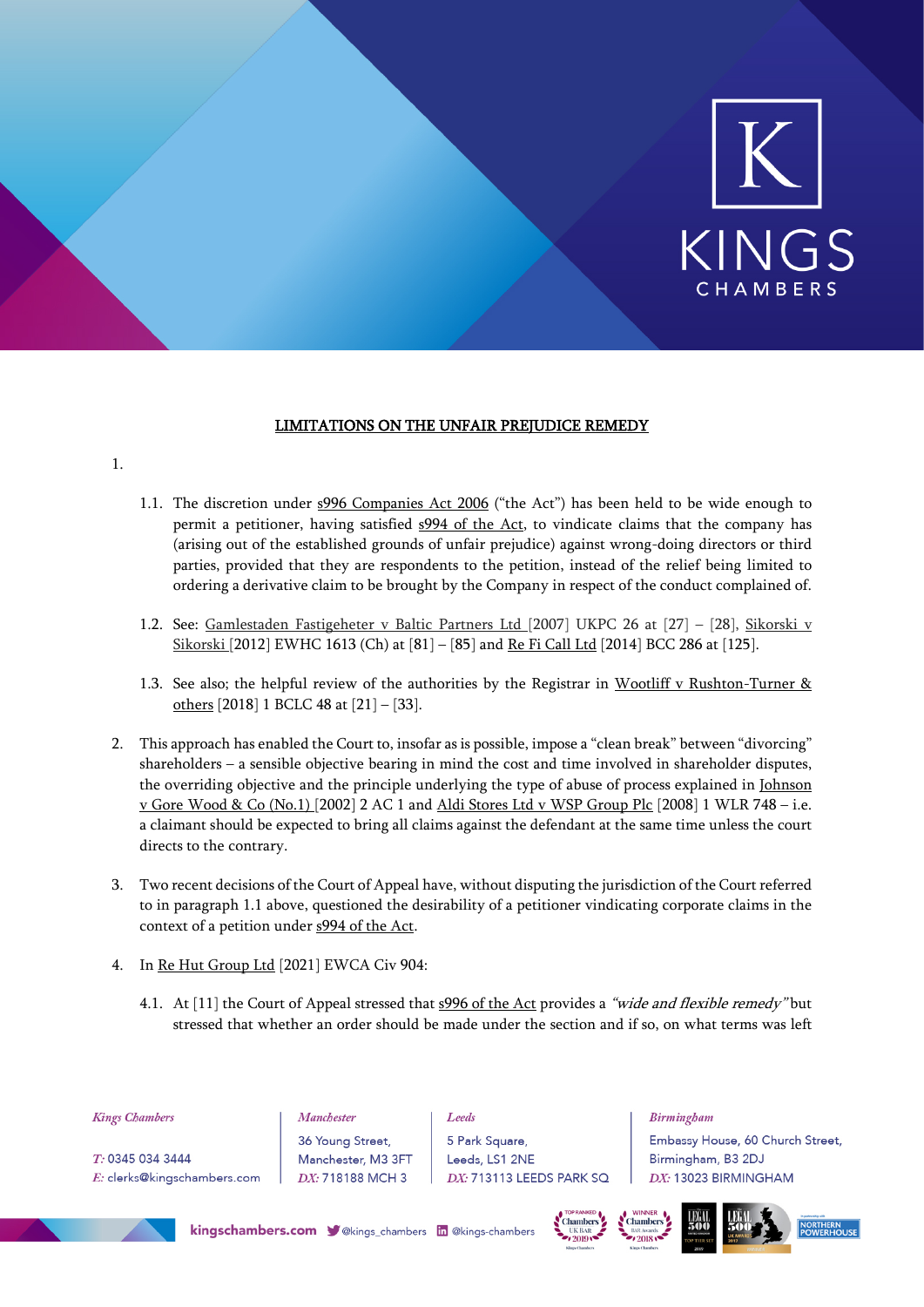to the discretion of the Court. At [66] it was stated that this includes the power to order wrongdoing directors to pay compensation to the petitioner.

- 4.2. At [43] [45] the Court of Appeal agreed with the Judge's reasons for finding that the petition was a true petition under s994 of the Act and not (as alleged by the Rs) in substance a derivative claim within the meaning of s260 of the Act. The key point for the CA was that whilst the petition alleged breaches of statutory duty by the directors it did not allege that the Company, as opposed to the petitioner, had suffered any loss. A point returned to at [63].
- 4.3. Referencing the judgments of Lord Scott in the Court of Final Appeal of Hong Kong in Re Chime Corporation Ltd (2004) 7 HKCFAR 546 and in the Privy Council in Gamelstaden Fastigeheter AB v Baltic Partners Ltd [2007] UKPC 26, the CA stressed that when considering whether or not a petition under s994 is in substance a derivative claim is "highly sensitive to the precise circumstances of the case and the relief claimed".
- 4.4. Unfortunately no guidance is given as to what the considerations should be when considering the "precise circumstances" and "the relief claimed".
- 4.5. At [99], the CA expressed the view that a claim based upon breaches of the shareholders' agreement would be better pursued outside of the petition by way of a Part 7 claim.
- 5. The approach of the CA in the <u>Hut Group</u> was that  $\frac{1}{2}$  are concerned with remedying the position of the unfairly prejudiced shareholder and therefore vindicating claims, founded on the allegations of unfair prejudice, that have caused the petitioner loss and not with claims that have caused the company loss but not a separate loss to the petitioner. The latter cases should be confined to the derivative claim jurisdiction. This approach is difficult to square with the decision of Vos J (as he then was) in Apex at [125] (approved by the CA including Vos LJ now as Master of the Rolls in Hut Group) where he stated: "Relief can be granted to remedy wrongs done to the company.."
- 6. In Taylor Goodchild Limited v Taylor & another [2021] EWCA Civ 1135, the CA also considered the suitability of vindicating corporate claims under s996. This was in circumstances where it was found that the claim was an abuse of process as it could and should have been brought and vindicated in the unfair prejudice proceedings which preceded the same and resulted in the defendant to the claim selling his shares in the claimant company and therefore losing an interest in 50% of the value of the claim now brought. The case considered the competing interests of protecting the processes of the court from being abused by successive litigation (as per Aldi) and the desirability of using s996 as a means of providing a complete and final remedy in relation to the issues in dispute.
- 7. At [30], the CA again endorsed the principles referred to in paragraph 1 above (again approving [125] of Apex) but concentrated on considering the question as to when it would be appropriate for the Court to grant relief in favour of the company in unfair prejudice proceedings (see  $[31] - [35]$  and  $[37]$ ) and concluded that it should only be where the vindication of the claim and the consequential remedy is straight-forward and there would be no need to go beyond the issues to be considered on the petition (i.e. the tests of unfairness and prejudice) – for example – if a respondent would seek to raise arguments of limitation or to rely upon s1157 of the Act . Sikorski is an example of such a claim. The concern of the CA was that otherwise there was a risk of adding to the length and complexity of petitions and a circumvention of the protections imposed by Part XI of the Act for the bringing of derivative claims.

8.1. What however Taylor Goodchild does show is that, if the petition does raise allegations of unfairly prejudicial conduct that also give rise to claims by the company against the respondents then, if such claims are not going to be vindicated in the petition and potentially pursued post-petition this does need to be spelt out to the Court and the other parties as early as possible so that there is no

<sup>8.</sup>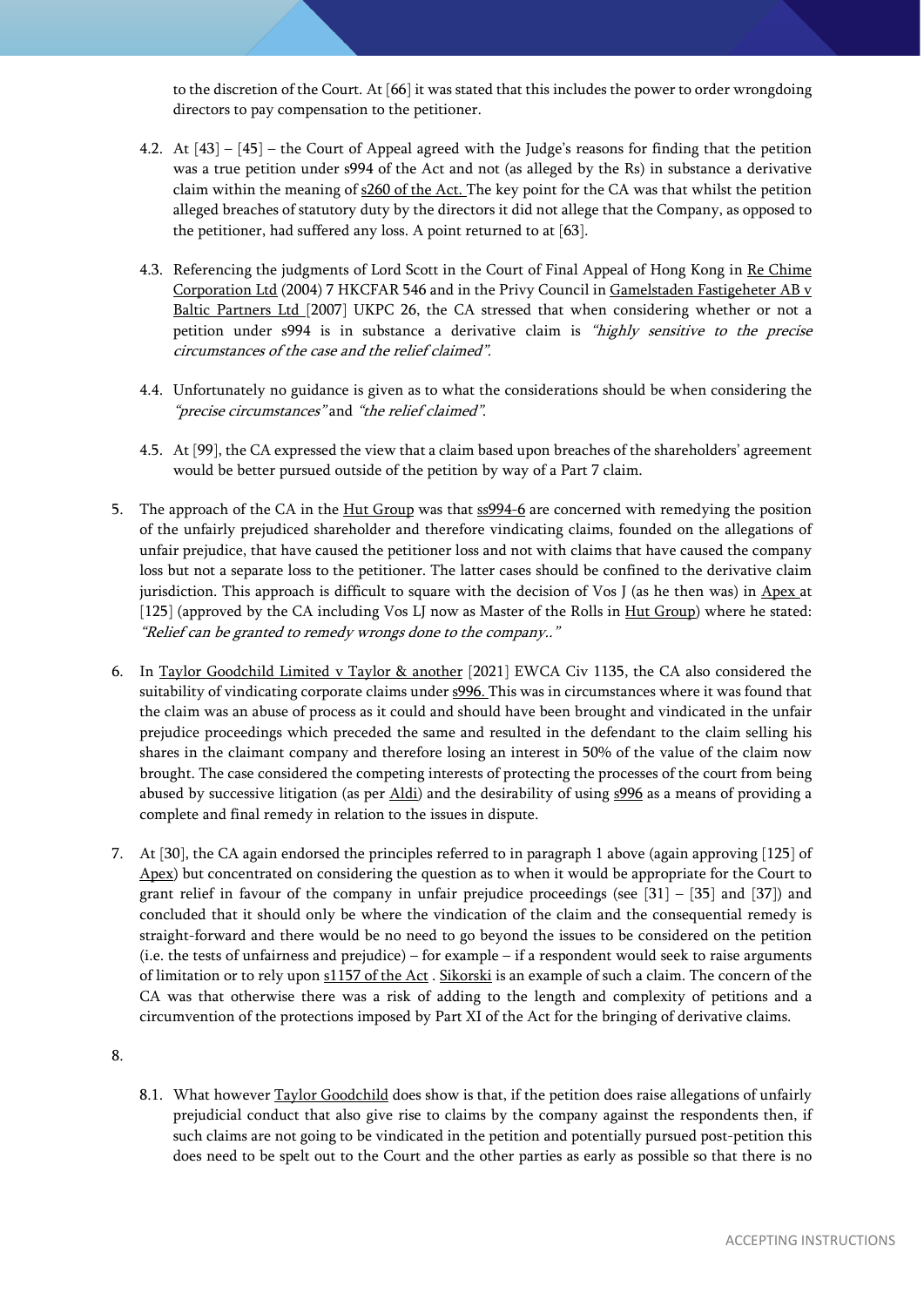risk of such a claim in the future being challenged as an abuse of process. There needs to be certainty either way.

8.2. The claim in Taylor Goodchild was allowed to proceed due to the unusual circumstances surrounding the determination of the petition and the late concession by the company that it would limit the claim to 50% of its value so as not to prejudice the defendant (i.e. if the claim had been vindicated in the petition then he would have had a 50% interest in the value of the same).

## 9. Moving forward:

- 9.1. The approach in Hut Group is of parties and the Courts needing to get back to the purpose behind ss994-6 of the Act – i.e. remedying unfair prejudice in the conduct of the company's affairs by reference to the position of the shareholder and concentrating on the key disputes between the parties that will impact on the determination of the petition.
- 9.2. A shareholder who wishes to vindicate corporate claims on behalf of the company needs to have recourse to the statutory derivative claim scheme in Part XI of the Act.
- 9.3. Whilst s996 of the Act is in the widest possible terms and does permit the Court to make an order requiring a respondent to remedy a wrong done to the company, it will only be appropriate in straight-forward cases such as Sikorski or where the determination of the corporate claim will not materially add anything to the issues to be determined on the petition or the costs of or time taken to determine the same.
- 9.4. Save in cases such as Sikorski, the primary relief sought on a petition will be solely personal to the petitioner as shareholder. The best example of this is a share purchase order;
- 9.5. If a petition is seeking relief in respect of wrongs done to the company, then, consideration needs to be given as to, whether or not, it is in substance a derivative claim and therefore should proceed under Part XI of the Act as opposed to a petition under s994 of the Act.
- 9.6. If a share purchase order is sought, then (on the basis that the petitioner is the selling party) any valuation should be on the basis that the unfair prejudice found in the case had not occurred. This is not vindicating a corporate claim against any respondent but ensuring that the petitioner is not prejudiced by the conduct complained of in the petition;
- 9.7. If the petitioner is seeking an order that the respondent sells their shares then ordinarily the company will be valued as is so, subject to minority discount, the petitioner pays no more than the shares are actually worth.

#### 10.

- 10.1.In the circumstances of paragraph 9.7 above, those acting for the respondent will need to ensure that their client was protected from the petitioner acquiring 100% of the company on the basis of such a valuation and then bringing a corporate claim against it based on the complaints made in the petition – as per the position in Taylor Goodchild.
- 10.2.In a settlement agreement this would be achieved by an appropriate release and satisfaction clause binding the petitioner and the company with a consequential covenant on their part not to sue in respect of the matters complained of.
- 10.3.If the Court proceeded to determine the matter however the position is far from clear as to what the Court could do to protect the position of the respondent. The starting point would be there having been compliance with the approach advocated in paragraph 8.1 above such that the Court and the parties would have certainty as to, whether or not, there would be a corporate claim.